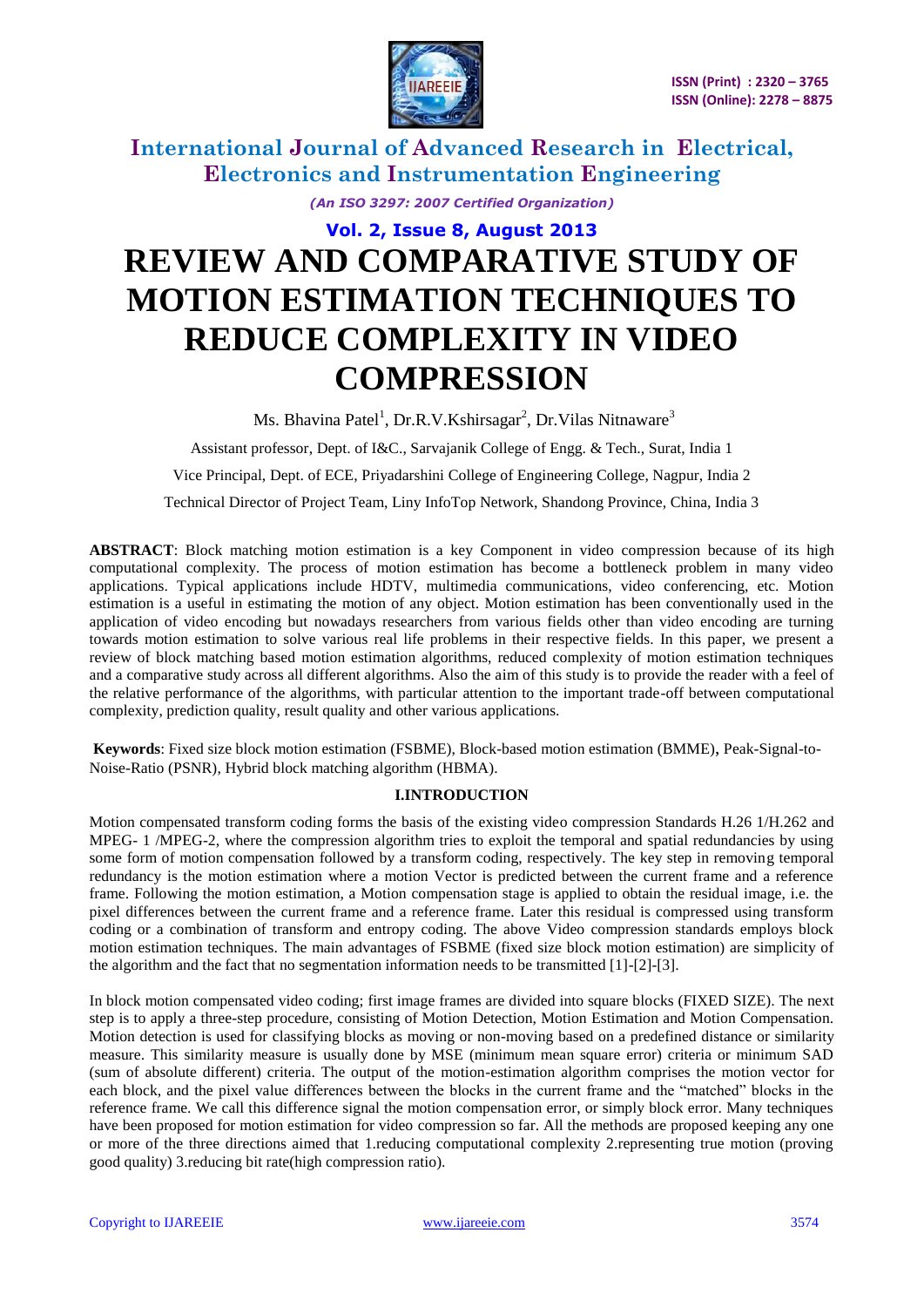

*(An ISO 3297: 2007 Certified Organization)*

### **Vol. 2, Issue 8, August 2013**



Fig. 1 H.264 video compression process

The key to high performance of video compression lies in an efficient reduction of the temporal redundancy. For this purpose, the block-based motion estimation (BBME) technique has been successfully applied in the video compression standards from H.261 to H.264. The most straightforward BBME method must be full search algorithm (FSA) that searches every candidate position within the search range. Since FS consumes extremely high computational cost, development and refinement on ME algorithms have been feled to archive better trade-off between the computational cost and the ME speed.

The various block matching algorithms are Exhaustive Search (ES), Three Step Search (TSS), New Three Step Search (NTSS), Four Step Search (4SS), Diamond Search (DS), and Adaptive Rood Pattern Search (ARPS), umhexagons, Optical flow, Variable block size, Hierarchical block matching.

In this paper, we present a review of the various block matching based motion estimation algorithms. In Section II explains block matching in general and then the above algorithms in detail. Section III True motion or good quality oriented methods. Section IV compares them. Section V is a conclusion. Section VI is a literature survey of the more recent algorithms, followed by summary and references.

#### **SECTION-I**

#### *A. Block Matching Algorithms:*

Block matching motion estimation (BMME) is the most widely used motion estimation method for video coding. The underlying supposition behind motion estimation is that the patterns corresponding to objects and background in a frame of video sequence move within the frame to frame The idea behind block matching is to divide the current frame into a matrix of "macro blocks" that are then compared with corresponding block and its adjacent neighbours in the previous frame to create a vector that stipulates the movement of a macro block from one location to another in the previous frame. This movement calculated for all the macro blocks comprising a frame, constitutes the motion estimated in the current frame. The search area for a good macro block match is constrained up to p pixels on all fours sides of the corresponding macro block in previous frame. This 'p' is called as the search parameter. Larger motions require a larger p and the larger the search parameter the more. Computationally expensive the process of motion estimation process. Usually the macro block is taken as a square of side 16 pixels, and the search parameter p is 7 pixels.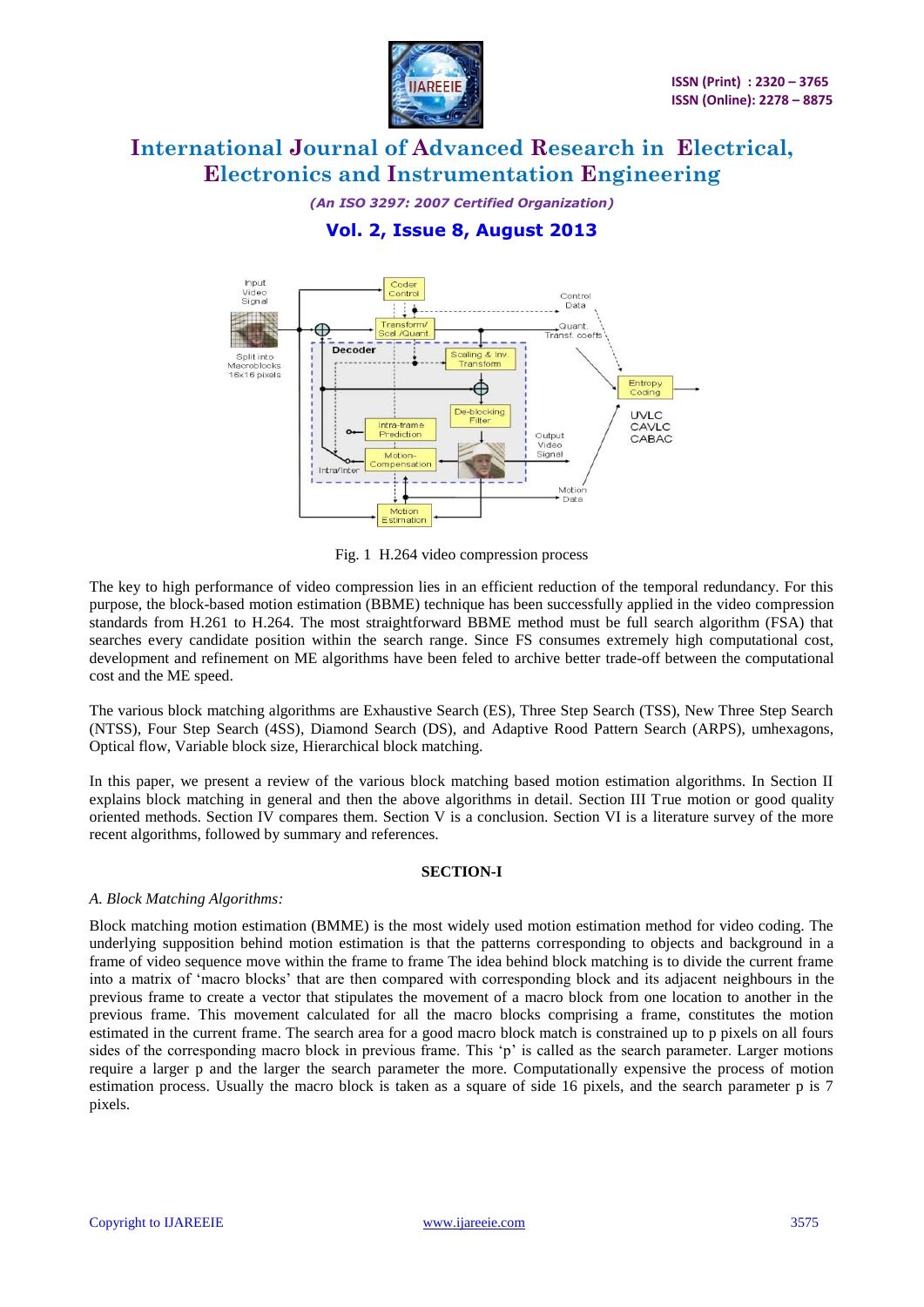

*(An ISO 3297: 2007 Certified Organization)*



Fig. 2: Block based Motion Estimation process

The idea is represented in Fig 2. The matching of one macro block with another is based on the output of a cost function. The macro block that results in the least cost is the one that matches the closest to current block. The most intuitive approach for block matching is to use the full search algorithm (FSA). For search reference block, all possible  $(2p+1)^2$  blocks are searched to obtain the optimum best match block using a criterion such as MSE, MAE,MAD or SAD which are given a**s** follows:

$$
MSE = \frac{1}{MN} \sum_{i=0}^{M-1} \sum_{j=0}^{N-1} \left| I(I, J) - K(I, J) \right|^2 (1)
$$
  
\n
$$
MAD = \frac{1}{N^2} \sum_{i=0}^{N-1} \sum_{j=0}^{N-1} \left| I(i, j) - K(i, j) \right| (2)
$$
  
\n
$$
SAD(u, v) = \sum_{i=0}^{N-1} \sum_{j=0}^{N-1} \left| I(i + u, j + v) - K(i, j) \right| (3)
$$
  
\n
$$
PSNR = 20 \cdot \log_{10} (MAX) - 10 \cdot \log_{10} (MSE) (4)
$$

Where N is the side of the macro bock, in equation (3) I (i+u, j+v) and R (i, j) are the pixels being compared in current macro block and reference macro block, respectively. Peak-Signal-to-Noise-Ratio (PSNR) given by equation (4) characterizes the motion compensated image that is created by using motion vectors and macro clocks from the reference frame.

#### **SECTION-II**

#### *A. LOW COMPUTATION COMPLEXITY OR FAST METHODS:*

#### 1. Full Search Method:

This algorithm, also known as Full Search, is the most computationally expensive block matching algorithm of all. This algorithm calculates the cost function at each possible location in the search window. As a result of which it finds the best possible match and gives the highest PSNR amongst any block matching algorithm. Fast block matching algorithms try to achieve the same PSNR doing as little computation as possible. The obvious disadvantage to ES is that the larger the search window gets the more computations it requires 169 iteration if p=6 and it requires 289 iteration if p=8.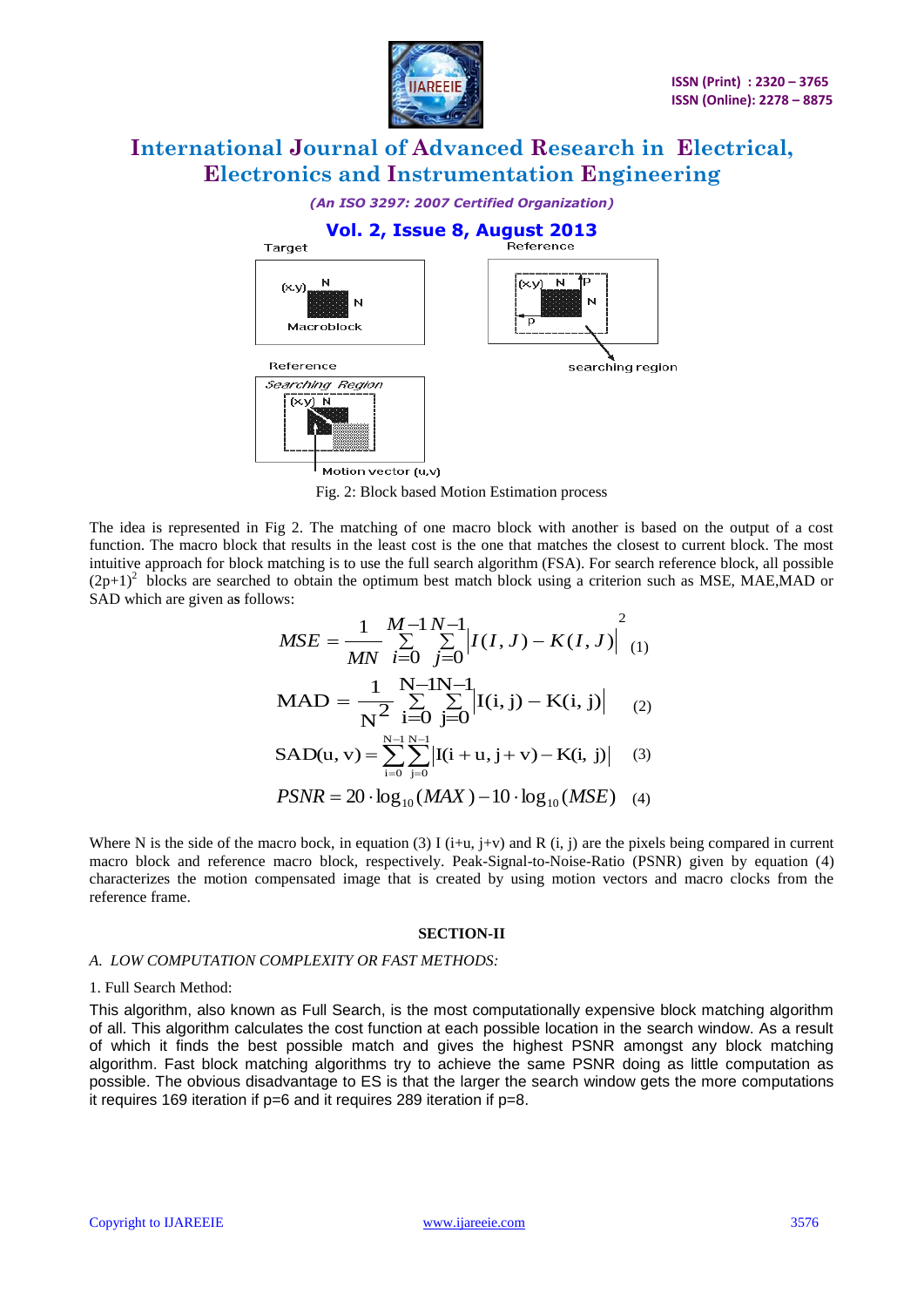

*(An ISO 3297: 2007 Certified Organization)*

### **Vol. 2, Issue 8, August 2013**

#### *B. REGTANGULAR PATTERN BLOCK BASED FAST SEARCH ALGORITHM*

#### *1. Three Step Search Method:*

[4]This algorithm is based on a coarse-to-fine approach with logarithmic decreasing in step size as shown. The initial step size is half of the maximum motion displacement d. For each step, nine checking points are matched and the minimum BDM point of that step is chosen as the starting center of the next step. For  $d = 7$ , the number of checking points required is  $(9 + 8 + 8) = 25$ . For larger search window (i.e. larger d), 3SS can be easily extended to n-steps using the same searching strategy with the number of checking points required equals to  $[1 + 8 \log 2(d + 1)]$ .

#### *2 .New Three Step Search Method:*

New Three Step Search Method NTSS [5] improves on TSS results by providing a center biased searching scheme and having provisions for half way stop to reduce computational cost. It was one of the first widely accepted fast algorithms and frequently used for implementing earlier standards like MPEG 1 and H.261. The TSS uses a uniformly allocated checking pattern for motion detection and is prone to missing small motions. Figure shows two search paths with  $d =$ 7.The centre path shows the case of searching small motion. In this case, the minimum BDM point of the first step is one of the 8 neighbour checking points. The search is halfway-stopped with matching three more neighbour checking points of the first step's minimum BDM point. The number of checking points required is  $(17 + 3) = 20$ . The motion vector is  $(0, 2)$ .



Fig. 3: New 3 stapes search method. The motion vector is (4,-6)

The upper-right path shows the case of searching large motion. In this case, the minimum BDM point of the first step is one of the outer eight checking points. Then the searching procedures precede the same as the 3SS algorithm. The number of checking points required is  $(17 + 8 + 8) = 33$ . The motion vector is  $(4, -6)$ 

#### *3. 4step Search Algorithm:*

[6]This algorithm also exploits the centre-biased characteristics of the real world video sequences by using a smaller initial step size compared with 3SS.The initial step size is fourth of the maximum motion displacement d (i.e. d/4). Due to the smaller initial step size, the 4SS algorithm needs four searching steps to reach the boundary of a search window with  $d = 7$ . Same as the mall motion case in the N3SS algorithm, the 4SS algorithm also uses a halfway-stop technique in its second and third step's search. Figure shows two search paths of 4SS for searching large motion. For the lowerleft path, it requires  $(9+5+3+8)$  =25 checking points. For the upper-right path, it requires  $(9+5+5+8)$  =27checking points that is the worst case of the algorithm for  $d = 7$ .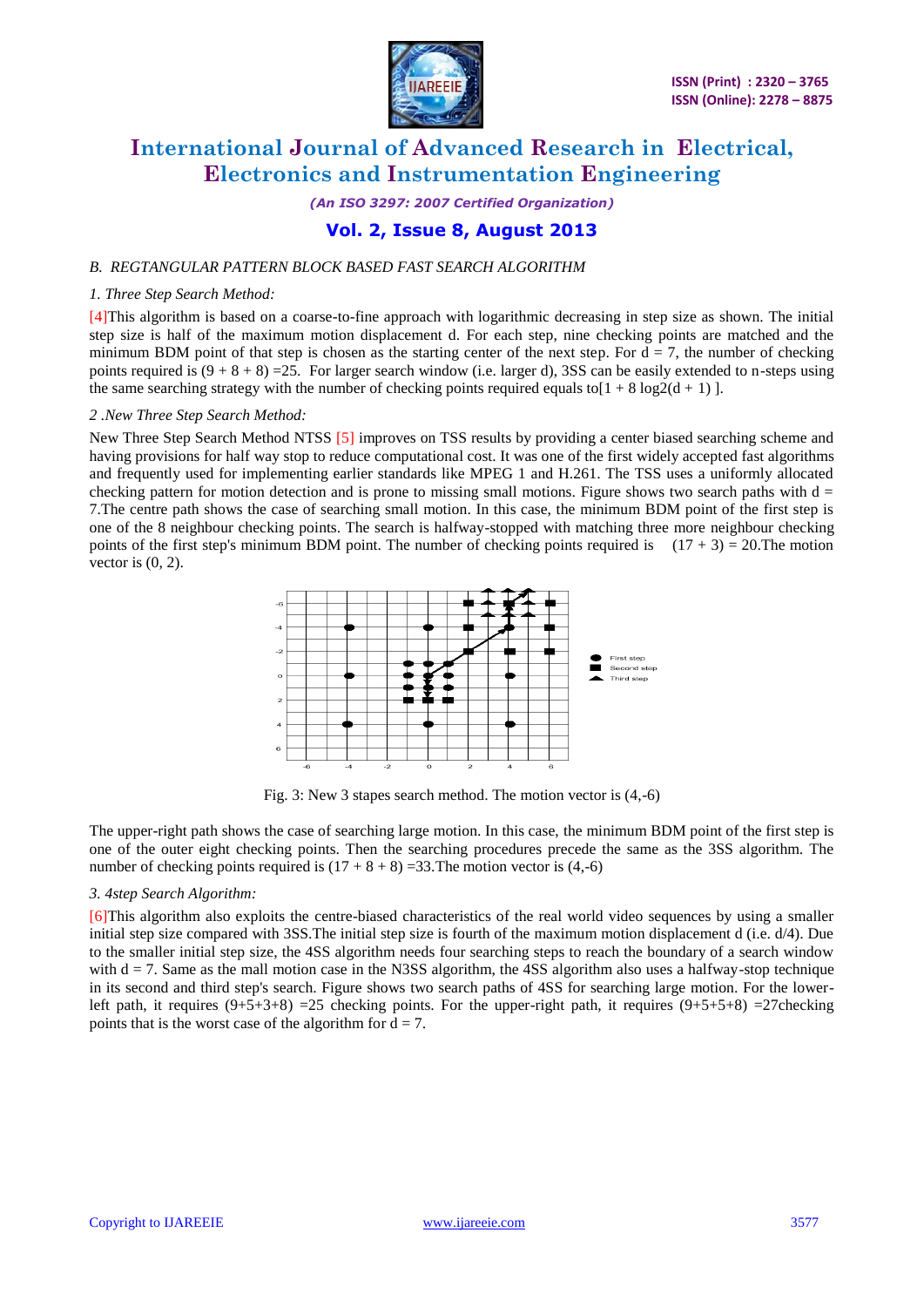

*(An ISO 3297: 2007 Certified Organization)* **Vol. 2, Issue 8, August 2013**



Fig. 4:4 steps search method. The motion vector (6,-6) for upper –right path and (-6, 2) for the lower- path

#### *C. NON RECTANGULAR PATTERN BLOCK BASED MOTION SEARCH ALGORITHMS*

#### 1. Diamond& hexagonal Search method:

Many Non rectangular block based motion search algorithms are proposed such as the diamond search (DS) [7]–[8] and hexagon-based search (HEXBS) [9] algorithm's [7] algorithm is exactly the same as 4SS, but the search point pattern is changed from a square to a diamond, and there is no limit on the number of steps that the algorithm can take. DS uses two different types of fixed patterns, one is Large Diamond Search Pattern (LDSP) and the other is Small Diamond Search Pattern (SDSP). These two patterns and the DS procedure are illustrated in Fig.5.



Just like in FSS, the first step uses LDSP and if the least weight is at the centre location we jump to fourth step. The consequent steps, except the last step, are also similar and use LDSP, but the number of points where cost function is checked are either 3 or 5 and are illustrated in second and third steps of procedure shown in Fig5. The last step uses SDSP around the new search origin and the location with the least weight is the best match. As the search pattern is neither too small nor too big and the fact that there is no limit to the number of steps, this algorithm can find global minimum very accurately. The end result should see a PSNR close to that of ES while computational expense should be significantly less.

Copyright to IJAREEIE [www.ijareeie.com](http://www.ijareeie.com/) 3578 The hexagonal search or hexagon-based search (HEXBS) [10]-[11]-[12] has shown the significant improvement over other fast algorithms such as DS .In contrast with the DS that uses a diamond search pattern, the HEXBS adopts a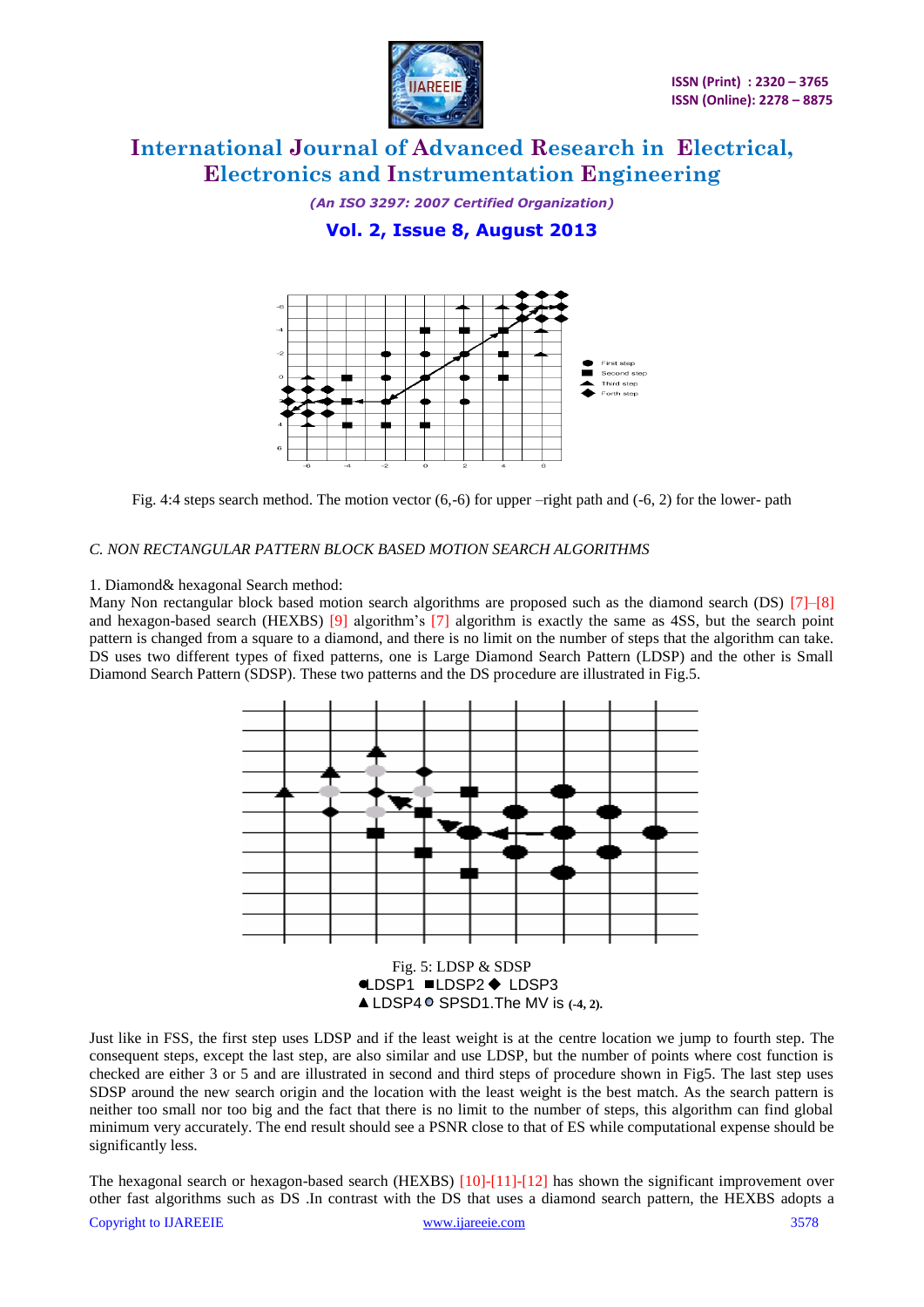

*(An ISO 3297: 2007 Certified Organization)*

### **Vol. 2, Issue 8, August 2013**

hexagonal search pattern to achieve faster processing due to fewer search points being evaluated. Two novel crossdiamond-hexagonal search (CDHS) algorithms, which differ from each other by their sizes of hexagonal search patterns, are proposed in [11]. They have claimed that their Experimental results show that the proposed CDHS"s perform faster than the diamond search (DS) by about 144% and the cross- diamond search (CDS) by about 73%, whereas similar prediction quality is still maintained.

#### **SECTION III**

#### *A. TRUE MOTION OR GOOD QUALITY ORIENTED METHODS*

#### 1 .Hierarchical Block Matching Method:

The basic idea of hierarchical (multi resolution) block matching is to perform motion estimation at each level successively, starting with the lowest resolution level as shown. The estimate of the motion vector at a lower resolution level is then passed onto the next higher resolution level as an initial estimate. The motion estimation at higher level refine the motion vector of the lower one. At higher levels, relatively smaller search window can be used as it starts with a good initial estimate. For each level, one could use fast BMAs such as 3SS, 4SS and 2DLOG for fast motion estimation. Suppose there is a HBMA with two levels as shown. The lower level is formed by sub-sampling the higher level by a factor of two in both horizontal and vertical directions. One pixel displacement at the lower level corresponds to two pixels displacement at the higher level. That is, the search window size in pixel is fourth of the one at higher level. The HBMA can be applied to video codec with spatial scalability such as MPEG-2 and H.263+ in which the video sequence can be divided into layers of different spatial resolutions.



Fig. 6: Hierarchical block matching for multi resolution

This reduces the complexity of calculating BDMs. At higher resolution levels, smaller search ranges are used since motion estimation from a good initial estimate. This reduces the number of locations to be searched. Both factors (i.e. smaller blocks at law resolutions and smaller search ranges at high resolutions) contribute to reducing the overall complexity of the search. Note that when reducing the resolution of the searched frames, the motion speed is also reduced. This makes hierarchical techniques particularly useful for estimating, with reduced complexity, high motion content. Examples of hierarchical motion estimation algorithms are reported in [13].

#### 2. Adaptive Motion Estimation Method:

Adaptive Motion Estimation Method (ARPS) [14] algorithm makes use of the fact that the general motion in a frame is usually coherent, i.e. if the macro blocks around the current macro block moved in a particular direction then there is a high probability that the current macro block will also have a similar motion vector. This algorithm uses the Motion vector of the macro block to its immediate left to predict its own motion vector. An example is shown in Fig. 7. The predicted motion vector points to (3, -2). In addition to checking the location pointed by the predicted motion vector, it also checks at a rood pattern distributed points, as shown in Fig 7.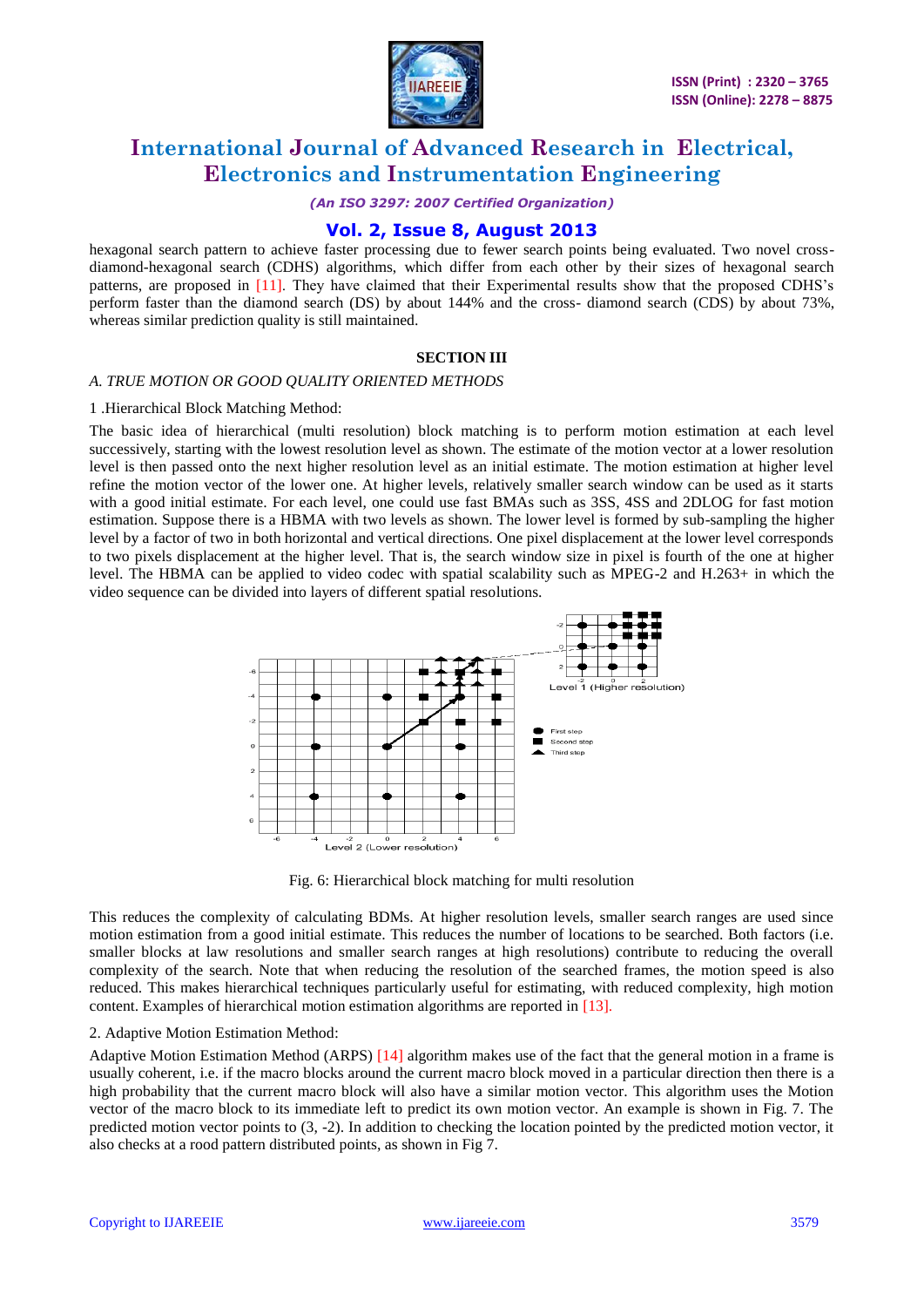

*(An ISO 3297: 2007 Certified Organization)*



Fig. 7: Adaptive root pattern. The MV is (3, -2)

#### 3. Intern-Block Motion Algorithms:

Another approach to improve the search efficiency is to incorporate the prediction of the inter-block motion information [15]-[16]. Since many blocks in a large homogeneous area of a frame are likely to move in the same direction with similar velocities, the motion vector information between two adjacent reference blocks are highly correlated. Hence it is possible to predict the motion vector of a reference block from the motion vectors of the adjacent blocks.



Fig. 8: Illustration of the Inter-Block Motion Prediction

This approach is illustrated in Fig 8 where a 2n by 2n block is divided into four n x n blocks (A, al, a2 and a3). The FSA algorithm is first applied on blocks A, B, C and D. Block a1 is assigned the motion vector of either block A or B depending on whether the motion vector of A or B gives a better match. Likewise, block a2 is assigned the motion vector of either block A or C; and block a3 is assigned the motion vector of either A, B, C or D. Hence the total number of operations is approximately 1/4 of the conventional FSA algorithm. The threshold has a major impact on the PDC criterion, i.e. a smaller threshold value performs better than a larger threshold value for a slow motion sequence while the situation is reversed for a fast motion sequence.

#### *B. VARIABLE SIZE BLOCK MATCHING METHODS*

Block Motion Compensation using fixed sized blocks has disadvantages that large blocks may fail to match the actual motion in a sequence, particularly along the moving edges, while small blocks require more overhead information .Most of the time, the objects in motion have different size and shape. Based on this characteristic of motion, in order to overcome the limitation of the traditional fixed-size block motion compensation (FSBMC), several techniques were proposed:

• Variable-Size Block Motion Compensation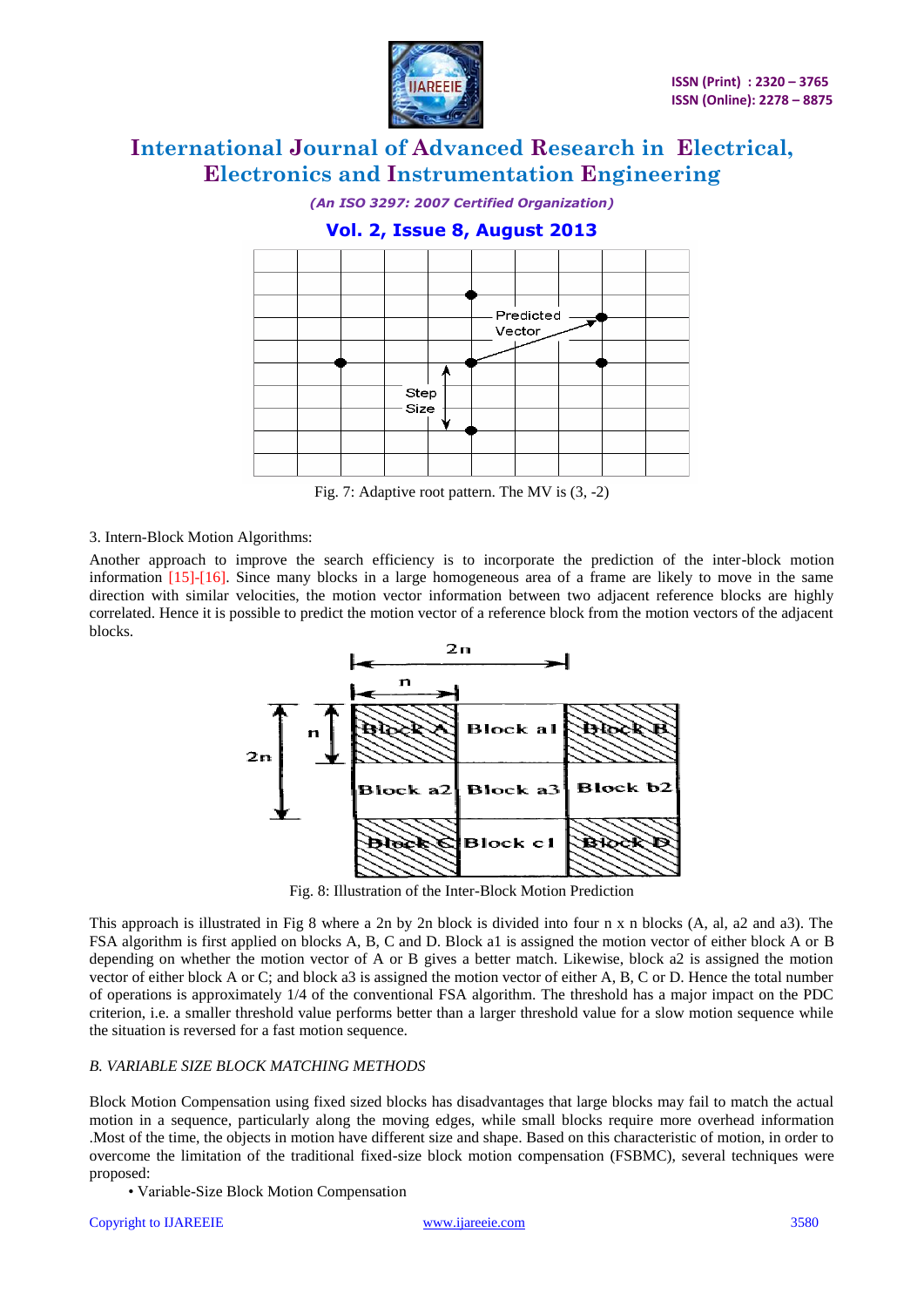

*(An ISO 3297: 2007 Certified Organization)*

### **Vol. 2, Issue 8, August 2013**

(VSBMC) [17]- [18] - [19]

• Region-Wise block Motion Compensation (RWMC)

#### 1. Variable Size Block Matching Methods

Achieving, both good video compression ratio and image quality is a conflicting requirement, particularly with fixedsize block matching (FSBM), where the size of all the blocks is the same. The above problem can be overcome by variable size block matching motion estimation technique (VSBME). In variable-size block matching (VSBM) [17]- [18] smaller blocks can be used to describe complex motion while larger blocks can be used in areas where the image content is stationary or undergoing uniform motion while the no of blocks and bit rate are fixed.

Another Quad tree-Structured Variable-Size Block-Matching Motion Estimation [19] presents two algorithms with Minimal Error. The first algorithm computes the optimal selection of variable-sized blocks to provide the bestachievable prediction error under the fixed number of blocks for a Quad tree-based VSBM technique. Although this algorithm is computationally intensive, it does provide a yardstick by which the performance of other more practical VSBM techniques can be measured.

#### 2. Optical Flow Computation Method:

Optical flow estimation may be derived using an inverse finite element approach. It carries out the motion estimation by calculating the gradient, Laplacian, and subsequently the velocities of each pixel in a parallel design which aids in the speed of the computation. Optical flow computation has been proposed as a Pre-processing step for many high-level versions Algorithms. It is an Intensity-based differential technique. Optical flow is calculated by sampling the image intensity at point  $(x, y)$  in the image plane at time t; this is denoted by  $u(x, y, t)$ . Horn and Schunck [20] initially considered an element of the intensity pattern which has moved a distance of δx and δy in the x and y directions respectively in time δt. They assume that the image intensity of the area remains at a constant value between images.

The Lucas–Kanade method [21] is a widely used differential method for [optical flow](https://en.wikipedia.org/wiki/Optical_flow) estimation It assumes that the flow is essentially constant in local neighbourhood of the [pixel](https://en.wikipedia.org/wiki/Pixel) under consideration, and solves the basic optical flow equations for all the pixels in that neighbourhood, by the [least squares criterion.](https://en.wikipedia.org/wiki/Least_squares_method) The Lucas–Kanade method assumes that the displacement of the image contents between two nearby instants (frames) is small and approximately constant within a neighbourhood of the point p under consideration. Thus the [optical flow equation](https://en.wikipedia.org/wiki/Optical_flow) can be assumed to hold for all pixels within a window cantered at p. namely the local image flow (velocity) vector  $(Vx, Vy)$  must satisfy the equations (5), (6) and (7).

$$
I_x(q_1)V_x + I_y(q_1)V_y = -I_t(q_1) \quad (5)
$$
  
\n
$$
I_x(q_2)V_x + I_y(q_2)V_y = -I_t(q_2) \quad (6)
$$
  
\n
$$
I_x(q_n)V_x + I_y(q_n)V_y = -I_t(q_n) \quad (7)
$$

where  $q1,q2$  are the pixels inside the window, and Ix (q1), IY (q2), are the partial derivatives of the image I with respect to position x, y and time t, evaluated at the point qi and at the current time.

#### 3 .Phase Correlation Method:

[22]These motion estimation techniques operate in the frequency domain and are commonly based on the technique of cyclic correlation. It uses a method by which we can obtain sub pixel motion estimation of high accuracy by using phase correlation. The local estimator is directly applied to signals, without the need to process a complex crosscorrelation function, as is done with most of the phase shift estimators. [23] The method is applied to electrography. They perform down sampling of axial and lateral modulated signals leads to very little change in the accuracy and in the spatial resolution. It uses the principle of curve fitting on phase correlation surface and introduction of variable separable fitting using a modified sinc function. Sub-pixel motion estimation is achieved by straightforward extensions to the basic integer-pixel block-matching algorithm mainly through the use of bilinear interpolation. Fitting prototype functions in the vicinity of the maximum peak of the phase correlation [24].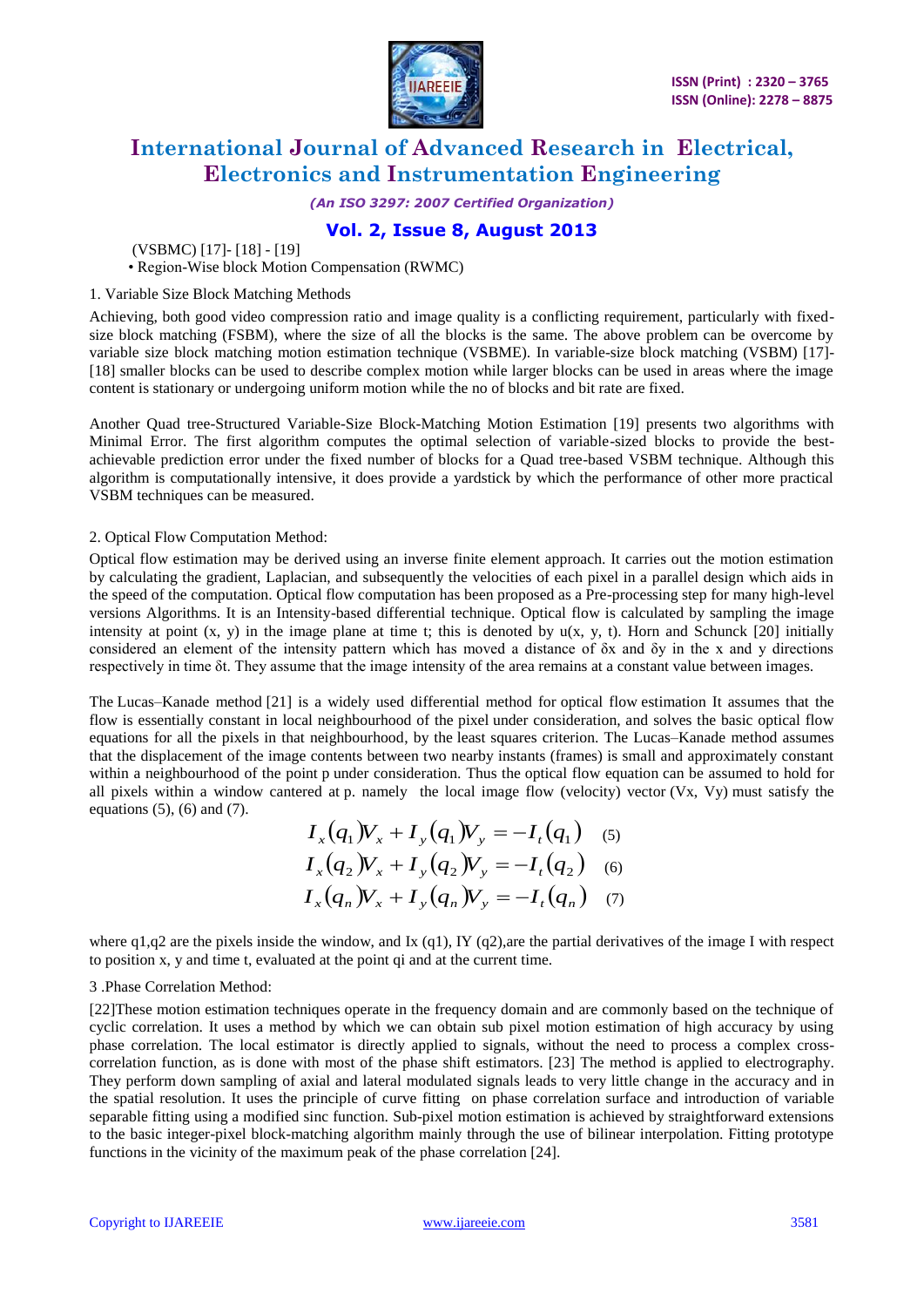

*(An ISO 3297: 2007 Certified Organization)*

### **Vol. 2, Issue 8, August 2013**

#### *C. EFFICIENT LOW COMPUTATION COMPLEXITY VSBME TECHNIQUES*

The second algorithm in [19] adopts a heuristic way to select variable - sized square blocks. It relies more on local motion information than on global error optimization. Experiments suggest that the effective use of local information contributes to minimizing the overall error. Heuristic algorithm. is a more computationally efficient VSBM technique than the optimal algorithm but with a comparable prediction error. A fast variable block-size motion estimation algorithm based on merge and split procedures for H.264/MPEG-4 AVC video encoding is proposed in [25].The algorithms take advantage of the correlation of the Motion Vectors (MVs) of the different block-size modes, to achieve good computation reduction. In this method the number of search points can be reduced to about 4% of that using fullsearch motion estimation, with negligible quality degradation. The problem with VSBM method is its computational complexity where motion vectors and distortions must be calculated for every candidate block.

#### *D. RATE-DISTORTION OPTIMIZED LOW BIT RATE TECHNIQUES:*

Low bit rate can be achieved in video coding by the cost of reduced quality (with high distortion). Without losing much the quality several techniques are proposed in rate–distortion optimized manner. Multi-frame prediction [26] and variable block-size motion compensation in a rate-distortion optimized motion estimation and mode selection process are powerful tools to improve the coding efficiency of today"s video coding standards like MPEG-4 Visual and ITU-T H.263.

Multi-frame prediction [26] and variable block-size motion compensation in a rate-distortion optimized motion estimation and mode selection process are powerful tools to improve the coding efficiency of today"s video coding standards like MPEG-4 Visual and ITU-T H.263. Multi-frame motion compensation is an effective means of improving the quality of the temporal prediction. A Wavelet-Based Video Coding Using Variable Block-Size Motion Compensation and Adaptive Arithmetic Coding is presented as design of a video coder (DVC) that demonstrates how these state-of-the-art coding tools as implemented in the current test model TML- 8 of the ITU-T H.26L, [26]-[27] video compression standardization project can be successfully integrated in a blocking artifact free video coding environment. The temporal prediction is performed by using block motion estimation (BDM) and overlapped block motion compensation (OBMC), where the reference of each predicted block can be obtained from a long-term reference frame memory. A rate-distortion framework to define a very low bit rate coding scheme [19] based on quad tree segmentation and optimized selection of motion estimators. This technique achieves maximum reconstructed image quality under the constraint of a target bit rate for the coding of the vector field and segmentation information. The method to optimize Quad tree object segmentation for hybrid motion estimation for 2D and 3D motion estimation and compensation is presented in the rate distortion sense. This scheme adapts to the depth of the Quad tree and the technique used for motion estimation for each leaf of the tree. A more sophisticated technique, adapted to the requirements of a very low bit rate coder is also proposed which considers also the transmission of the prediction error corresponding to the particular choice of the motion estimator. Based on these coding schemes two versions of a very low bit rate image sequence coder are given.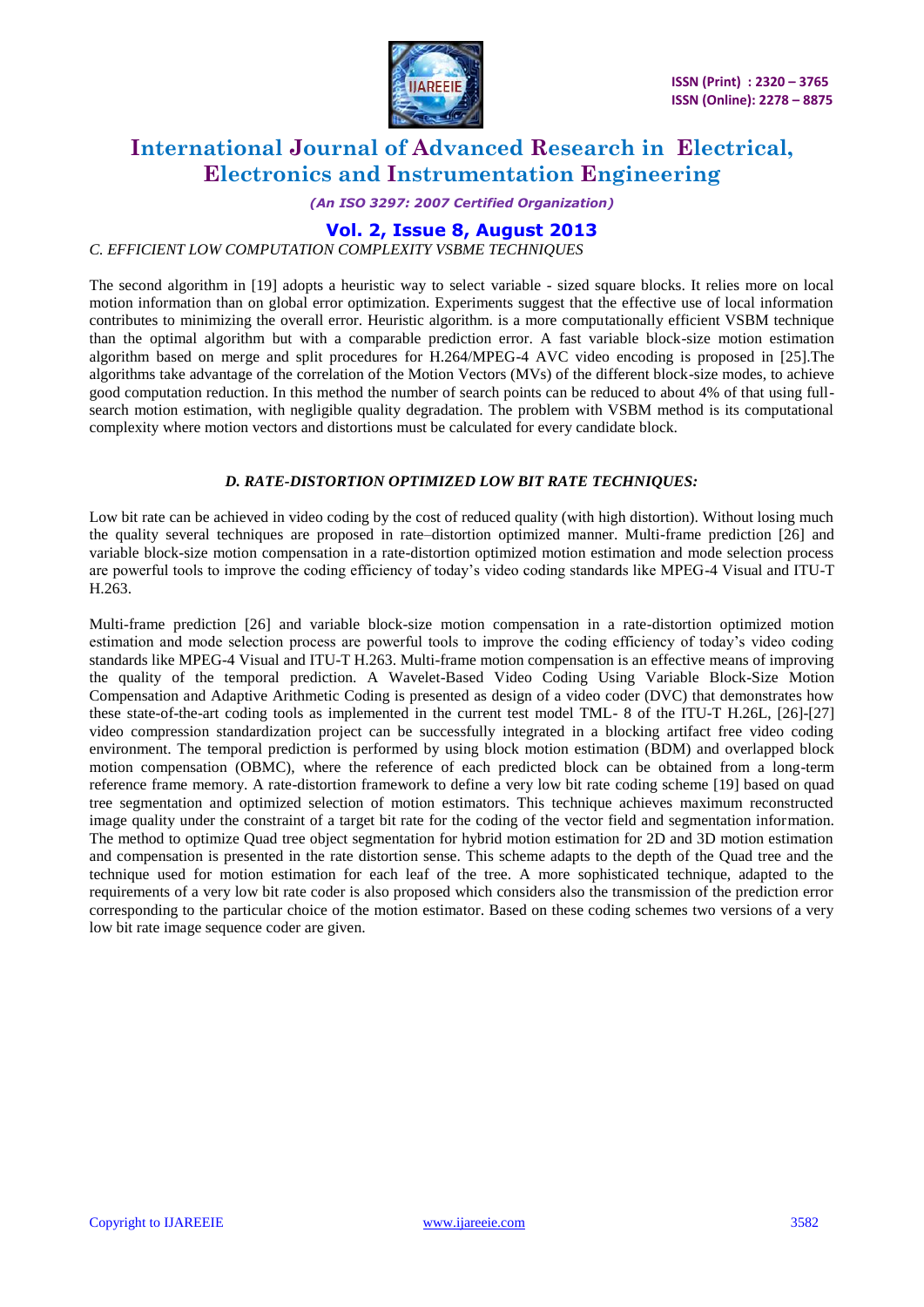

*(An ISO 3297: 2007 Certified Organization)*

#### **Vol. 2, Issue 8, August 2013 SECTION IV**

| <b>Title</b>   | Complexity(worst case)     | Advantage                                                                 | <b>Disadvantage</b>                                 |
|----------------|----------------------------|---------------------------------------------------------------------------|-----------------------------------------------------|
| ES             | $2*(2P+1)^2$               | Best picture quality and highest PSNR                                     | Very high computational cost                        |
| <b>TSS</b>     | $[1+8Log2(p+1)]$           | Optimum performance , less complexity,<br>recommended in MPEG2            | can't detect small motion                           |
| <b>NTSS</b>    | $[1+8Log2(p+1)]+8$         | More efficient then TSS for small motion                                  | More complex then TSS                               |
| 4SS            | $[18log2(p+1)/4+9]$        | Initial small step size so more efficient for<br>small MV                 | More complex then TSS                               |
| <b>OSA</b>     | $[1+4Log2(p+1)]$           | More effective in complexity then TSS                                     | Very inefficient in small motion,<br>high MSE error |
| <b>HEXAGON</b> | $N=7+3*n+4$                | More search points as compare to other<br>methods.                        | Improve speed rate as compare to<br>other methods.  |
| <b>CSA</b>     | $[5+4Log2(p)]$             | <b>Less complex the TSS</b>                                               | Some potential locations are not<br>searched.       |
| <b>CDS</b>     | $2*(2*(P+1))$              | More efficient in picture quality                                         | More complex                                        |
| <b>HBMA</b>    | Depends on algorithm used  | Can be used to get high quality picture<br>with high spatial scalability. | More complex then TSS                               |
| <b>BBGDS</b>   | 9 check point at each step | Works better in small motion                                              | Very large MV for large motion                      |

#### TABLE I Comparisons between Block Matching Methods

#### **IV. CONCLUSION**

A review of the various block matching based motion estimation algorithms has been presented. These algorithms are classified into three categories, namely, fast algorithms, true motion or good quality oriented methods and low computation complexity VSBME techniques algorithms. The features, advantages and disadvantages of these algorithms have been presented. In addition, we have also briefly reviewed the various matching, criterion such as MAE, MSE, or SAD.

Algorithms are reviewed, in terms of both coding efficiency and computational complexity. Additionally, in order to design a low complexity ME algorithm, the researchers should jointly use the powerful techniques that are listed above to reduce the computational cost in different aspects. When used well together, the new design will significantly reduce the computational cost, as compared with the traditional fast ME algorithms.

#### **REFERENCES**

- [1] J. R. Jain and A. K. Jain, "Displacement measurement and its application in inter frame image coding," IEEE Trans. Commun., vol.29, pp. 1799- 1808, Dec. 1981.
- [2] Iain E. G. Richardson, Video Codec Design, West Sussex: John Wiley& Sons Ltd., 2002, Ch. 4, 5, & 6.
- [3] Overview of the H.264/AVC Video Coding Standard, IEEE Transactions on Circuits and Systems for Video Technology, Vol. 13, No. 7, July 2003.
- [4] Jianhua Lu, and Ming L. Liou, "A Simple and Efficient Search Algorithm for Block-Matching Motion Estimation", IEEE Trans.
- Circuits And Systems For Video Technology, vol 7, no. 2, pp. 429-433,April 1997
- [5] Renxiang Li, Bing Zeng, and Ming L. Liou, "A New Three-Step Search Algorithm for Block Motion Estimation", IEEE Trans. Circuits And Systems For Video Technology, vol 4., no. 4, pp. 438-442, August1994.